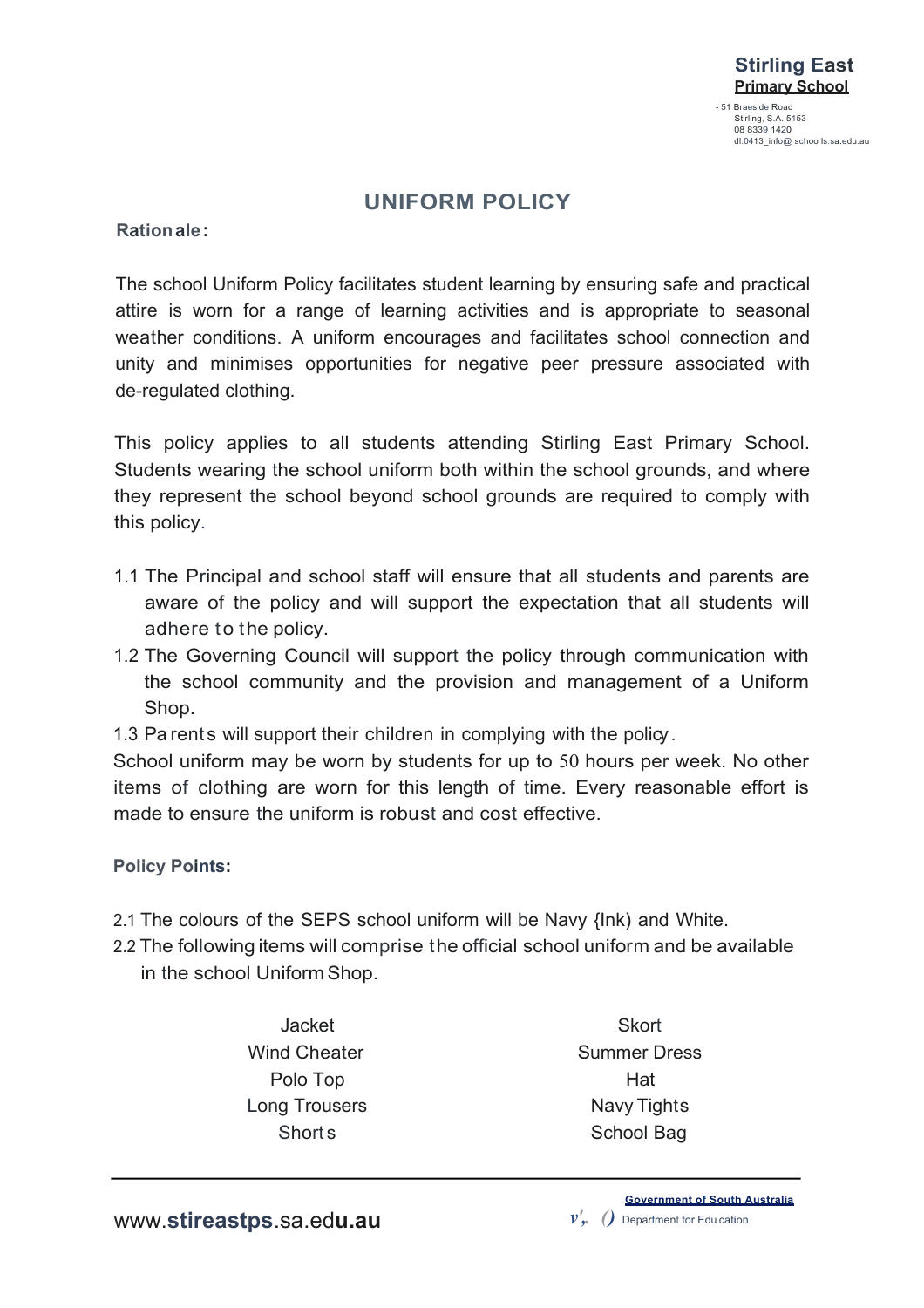- 2.lThe items in 2.2 are specifically made for Stirling East Primary School. Students may wear any combination of these items appropriate to age, weather conditions and personal taste.
- 22 The Stirling East Primary School Uniform Shop is the sole outlet for the purchase of the school uniform. Clothing purchased commercially elsewhere is not Stirling East Primary School uniform and does not comply with this policy.
- 2.3 Year 7 students up to 2019 and year 6 students 2020 onwards will continue to have an alternative polo top and jacket, in recognition of their last year of schooling at Stirling East.
- 24 School hats will be of the bucket hat variety and purchased from the school Uniform Shop. Hats must be worn for all outside activities in terms 1 and 4 each year. Hats may be worn on appropriate days in terms 2 and 3. Hats are not to be worninside.
- 2. Non-uniform raincoats are permitted on rainy days but every effort should be made to supply them in navy blue.
- 26 Non-uniform school bags are not permitted, unless at authorised excursions where a smaller bag is required and appropriate.
- 2.7 All uniform items must be named clearly.
- 3.1Shoes and sandals must be predominantly black. Sneakers must be predominantly black, navy or white. They should be closed toed with laced, buckled or velcro fasteners. Shoes should be safe for students to wear and protect their feet. Laces should be black or in the case of sneakers, to match.
- 3.2Socks should be plain navy, black or white. Stirling East Primary School socks are available from the Uniform Shop
- 3.3AII students with shoulder length hair are required to wear their hair tied up. Hair adornments including ties, ribbons and clips should be plain navy, white or black.
- 3.4To reduce risk of injury, jewellery is restricted to watches and ear studs. Flesh rings and studs are not permitted.
- 3. Nail polish and makeup (with the exception of lip balm) should not be worn.
- 3.6Artificial hair colouring/dye is only acceptable at authorised school events such as sports day and the swimming carnival.

[Type here]

**www.stireastps.sa.edu.au** Department for Edu cation